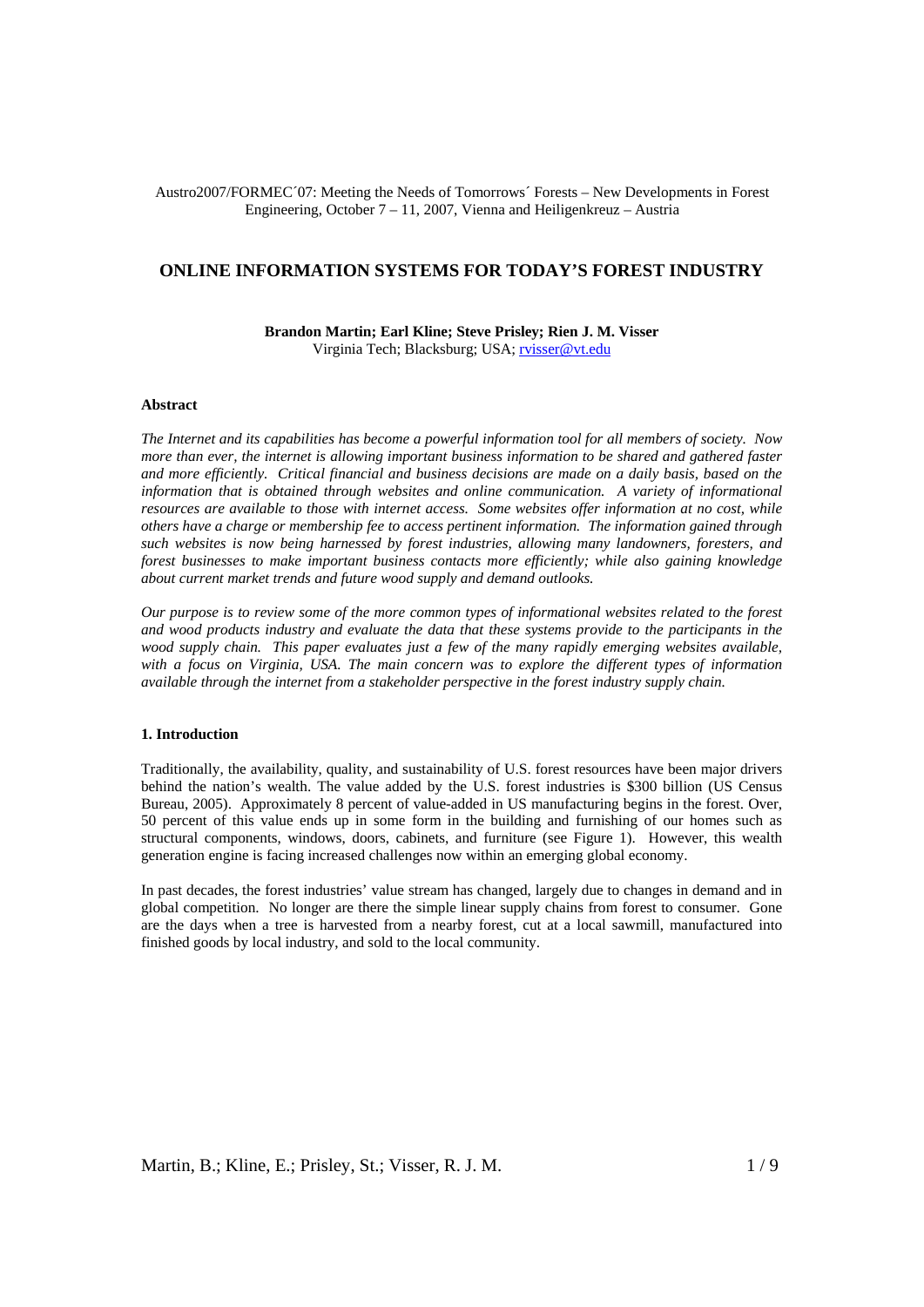

**Figure 1 Top consumer products derived from forest resources in the USA (Source: Survey of Manufacturers 2005).** 

Since mass production replaced custom woodworking in the early 1900s, the forest products industry has evolved into a highly fragmented supply chain with many interrelated but uniquely distinct industry segments: landowners, harvesting operations, sawmilling, secondary manufacturing, distributors, wholesalers, retailers, etc. (see Figure 2). Currently, each step/company along the supply chain takes current demand information (folders) and generates some forecasting numbers (boxes) with some safety factor applied to address the variability of demand. It is this safety factor and inadequate information amongst the segments that lead to overproduction and translates to excessive inventories at each stage in the supply chain. As the forecasting error (higher safety factor) increases, there is a need for larger inventories (shown as triangles). Thus, higher inventories will occur upstream due to cumulative errors in forecasting or anticipating market demands. This is called demand amplification or more commonly referred in supply chain dynamics as the "bullwhip effect" (Forrester, 1958). Adding forest resource uncertainties along with demand amplification can lead to artificial supply and demand imbalances in the supply chain.

In the fragmented supply chain shown in Figure 2, a lack of interaction (represented by dashed walls placed between each industry segment) is the result of many years of standardized or "commodity" products that can be graded and priced to certain standards and then separated to service a number of markets. In spite of the creation of standard products, research has identified that companies desire greater access to information about their customers, vendors, and consumer market trends to help them customize or distinguish their products and services (Bumgardner, et al., 2004; Vlosky and Smith 2003). However, under the current system of trade where the major information emphasis between industry segments is treated as proprietary and mainly driven by the lowest price of standard product grades, it is difficult to collect and transmit information about true customer needs and to translate this information effectively into customized products and services.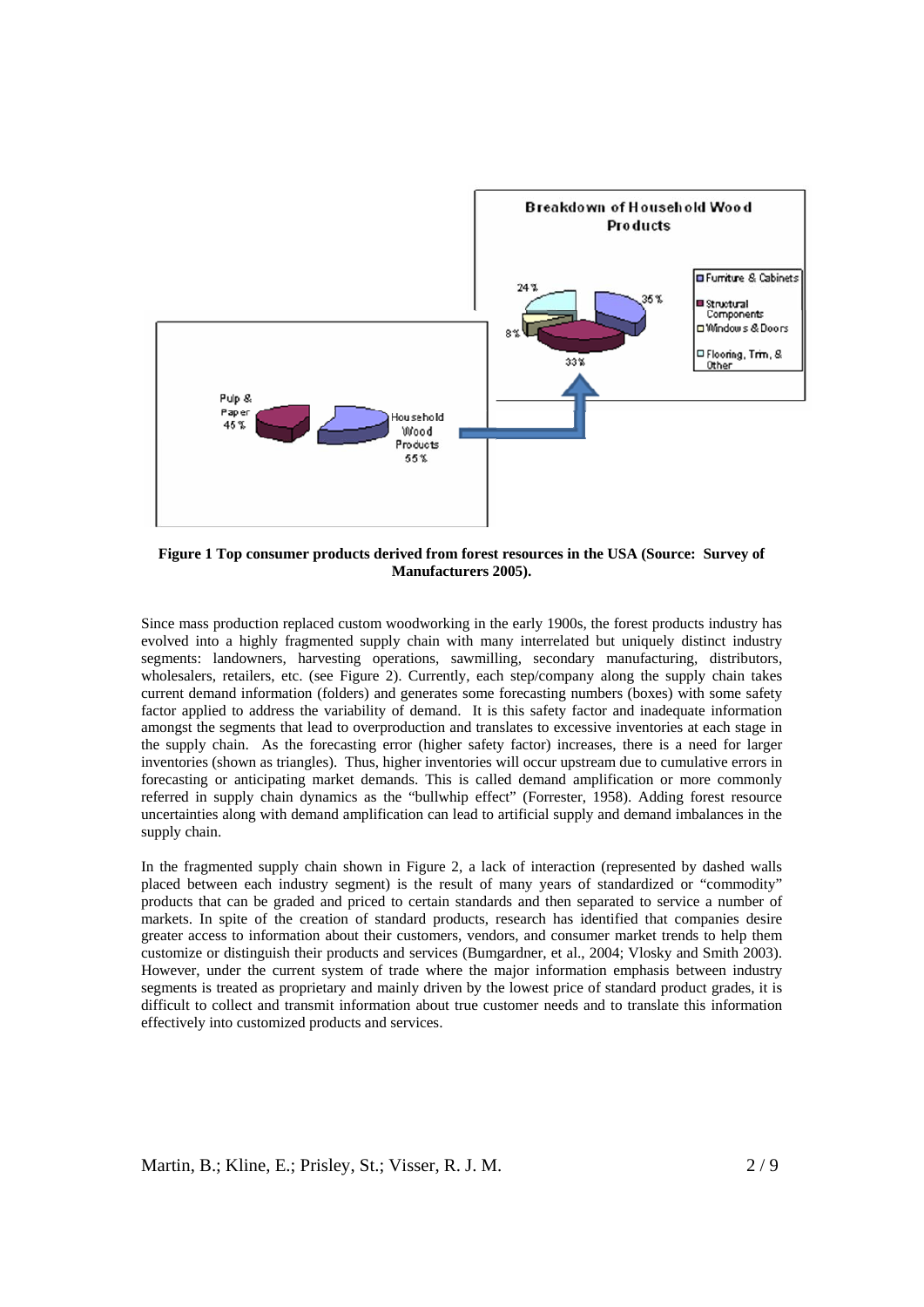# Current State: A Fragmented Supply Chain



Production and Inventory Levels are a result of **Artificial Supply/Demand Responses** 

# **Figure 2 Current state of the extended "forest to consumer" value stream.**

Advanced web-based computing and computer visualization tools such as Geographic Information Systems (GIS), Global Data Synchronization (GDS), databases, and inventory tracking and control systems have been emerging and some are being adapted for forest industry applications. The capabilities and increasingly easy to use interfaces could potentially address the information needs of the forest industries and potentially lead to innovations that can bridge the information gaps between the various industry segments from the forest to the final consumer.

The objective of this paper was to evaluate online information systems currently available on the Internet for players in the forest products supply chain. This evaluation classifies and discusses the types of information systems available and for which industry segments, the data formats used, and future needs to bring the individual segments of the supply chain closer together to help promote more sustainable business practices to better compete in today's global marketplace.

#### **2. Classification of Information analyzed on the Internet**

Three classification groupings were established in an effort to present websites and their data by like characteristics. The following groupings best represent the data that were analyzed:

1. Resource Sites- State and natural resource agencies have mapping tools and informational pages available to the general public at no cost. These systems are made available through local state

Martin, B.; Kline, E.; Prisley, St.; Visser, R. J. M.  $3/9$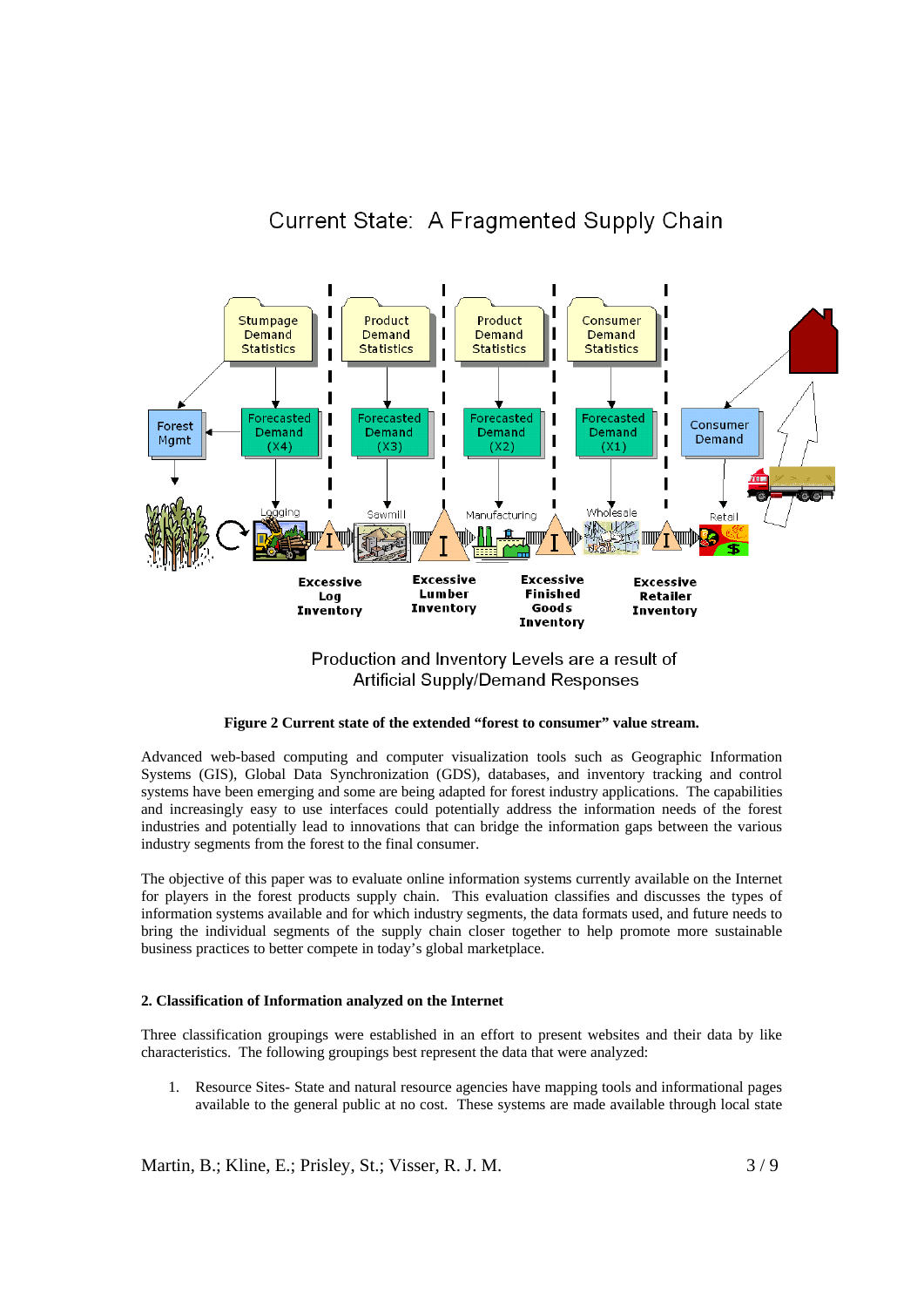departments or federal agencies. Many of these sites pertain directly to on the ground resources such as timber, water, roads, and infrastructure.

- 2. Market Sites- These sites are devoted to relaying accurate information on current market supply and demand based on data that has been collected and analyzed. These systems provide some information free of charge but may have a fee in order to gain access to all values of the services provided by these companies.
- 3. E-Commerce Sites- These websites provide services that make trading platforms for timber, lumber and a variety of other forest products available for all forest businesses. These sites facilitate the buying, selling, and trading of wood products around the world. Many e-commerce related sites require membership to enjoy most of the benefits and services offered by these companies

The above classifications broadly define the types of information easily available via internet from a forest industry stakeholder perspective. This information has a variety of uses outside of the forestry and wood products industry but for the purpose of this paper we will analyze this data with the aforementioned industries in mind. Information of all types is needed by members of the forestry community. Information allows the constituents of any industry to make essential contacts, business transactions, and basic daily business operations successfully (Kuglin 1998). Table 1 lists informational needs categorized by members of the forest and wood products industry.

| <b>User Groups</b>           | <b>Informational Wants or Needs</b>                                                                                                                                                                |
|------------------------------|----------------------------------------------------------------------------------------------------------------------------------------------------------------------------------------------------|
| Landowners                   | Professional advice,<br>Stumpage<br>prices,<br>availability of loggers                                                                                                                             |
| Consultants                  | Landowners in need of advice, Stumpage<br>Prices, Loggers                                                                                                                                          |
| <b>Wood Dealer</b>           | Stumpage Prices, Bare Land Values, available<br>inventory, wood demand                                                                                                                             |
| Loggers                      | Mill prices, product specifications, stumpage<br>prices, timber type, fuel prices, ground<br>condition, weather information, available<br>inventory, delivery time/cost,<br>timber<br>availability |
| Mills                        | Fashion trends, demand for various products,<br>current stumpage prices, current/future supply,<br>delivery time/cost                                                                              |
| Manufacturers                | Market<br>trends, future expectations, raw<br>material cost, wood inventory available,<br>delivery time/cost, logistics information in<br>coordinating all suppliers                               |
| Wholesalers and<br>Retailers | Customer preferences, material cost, delivery<br>lead time, product and service options, future<br>trends and economies                                                                            |

**Table 1 Informational gaps defined by forest industry stakeholder** 

The business information needs in Table 1 have conventionally been met through traditional business practices of contact networks and business partners. This way of doing business is costly and does not generally act in the most efficient means for maximizing company profit or supply chain responsiveness. Furthermore, when the industry is fragmented as shown in Figure 2, information can be delayed or simply

Martin, B.; Kline, E.; Prisley, St.; Visser, R. J. M. 4 / 9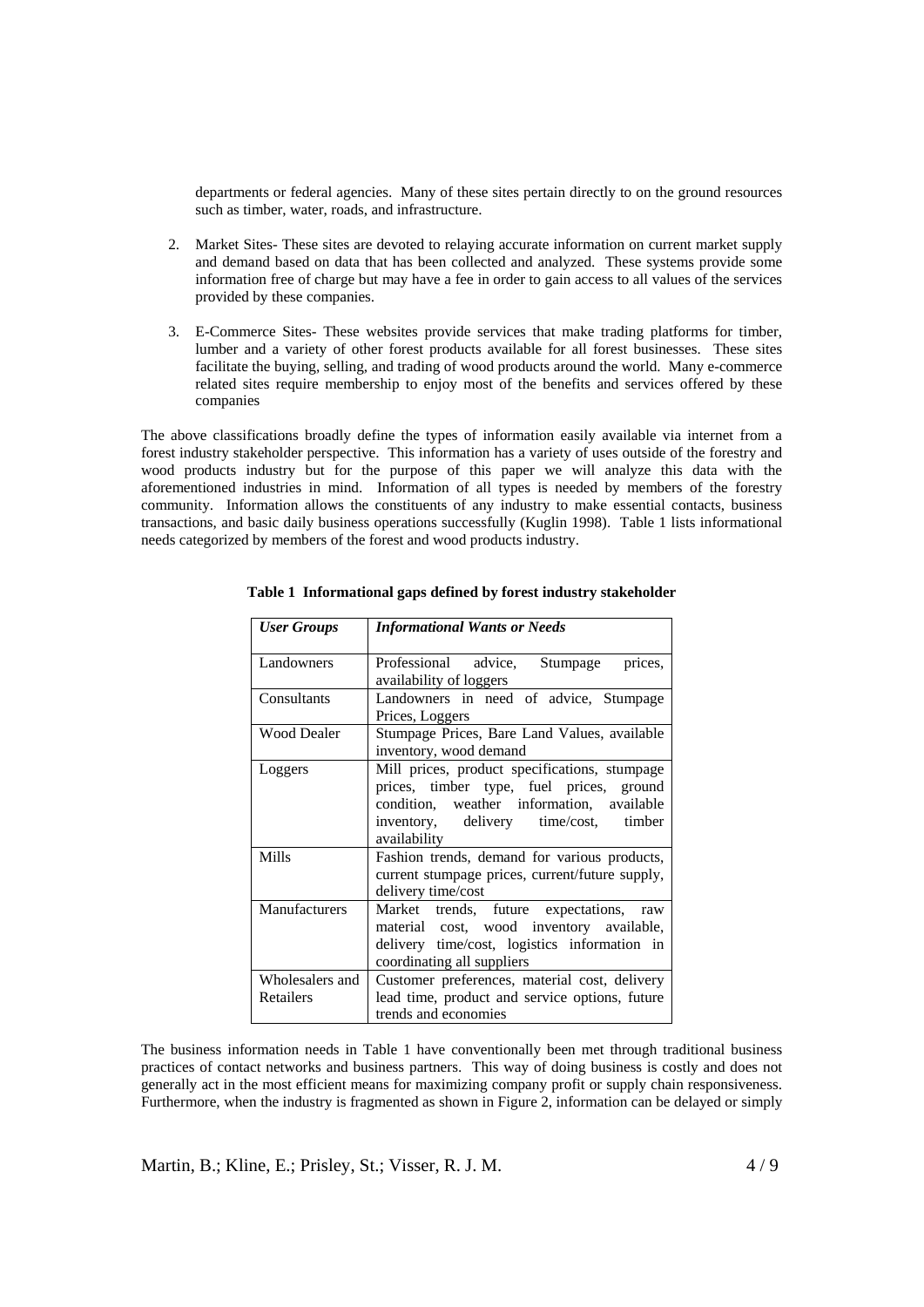be wrong due to artificial supply and demand variations caused in an extended supply chain. The internet is allowing new networking opportunities to be developed through easily accessible information. This information drives the business of forest industry and constitutes the buying and selling of wood products around the world. Today web capabilities have the potential to link members of the supply chain to establish efficient wood supply chain networks. With the help of readily-available updated information on the internet, a more informed, well-educated supply chain network is developing that is operating more efficiently and effectively. Figure 3 shows the forest industry supply chain and the relative players that make up the forest to consumer chain. This depiction portrays forest industry players and the respective information that those individuals need to have (boxes), provide to the system (arrows), and the respective websites that offer assistance in obtaining the right information for the players in question (blue ovals).



 **Figure 3 Forest to consumer supply chain network with respective information by industry stakeholder.** 

Martin, B.; Kline, E.; Prisley, St.; Visser, R. J. M.  $5/9$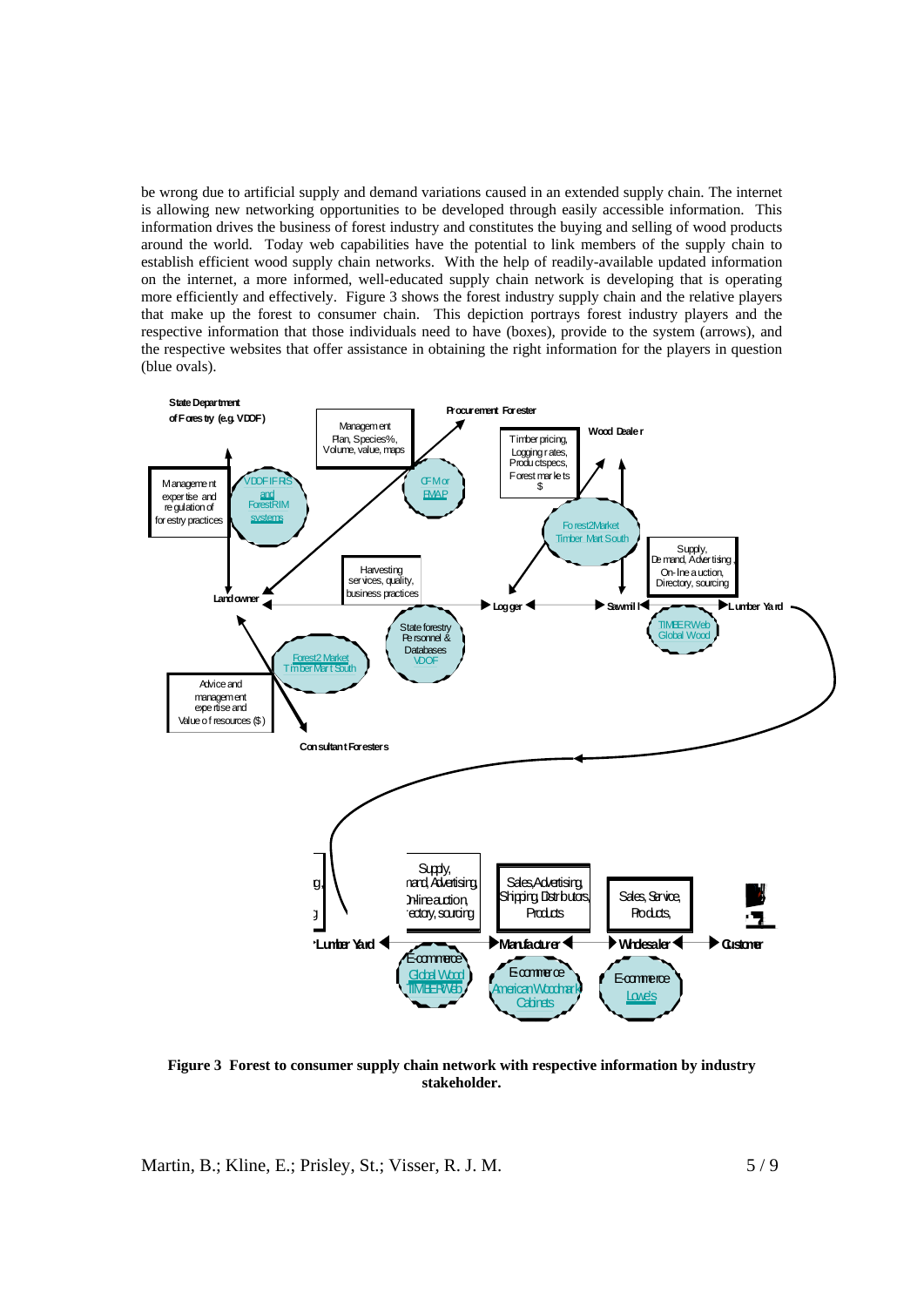#### **3. Analysis of Websites**

The following websites were chosen based on the types of information that they delivered when compared to the broad analytical groupings that were assigned. Vast numbers of websites deliver comparable information but only two sites from each category are described to give readers a feel for the types of information that are available on the web pertaining to the forest industry.

# **Resource Sites Analyzed**:

- Virginia Department of Forestry: (www.dof.virginia.gov)
- United States Forest Service: (www.fs.fed.us)

# **Market Sites Analyzed**:

- Timber Mart-South: (www.tmart-south.com)
- Forest2Market: (www.forest2market.com)

# **E-Commerce Sites Analyzed:**

- Global Wood: (www.globalwood.org)
- TIMBERWeb: (www.timberweb.com)

The *Virginia Department of Forestry* (VDOF) makes available a wealth of information through their departmental websites. The department is responsible for the protection and management of some 15.8 million acres of forestland in the state of Virginia and assists with some 300,000 non-industrial private forest landowners that control 77 percent of the states land. VDOF's website (www.dof.virginia.gov) allows users to access valuable information about forestry in Virginia as well as all other state departmental websites for the entire United States. In addition links are available to access both federal and state partner agencies of the VDOF such as the Natural Resource Conservation Service (NRCS) and the Virginia Department of Environmental Quality (VDEQ). The department provides public access to an online mapping interface called Forest Resource Information Mapper (ForestRIM) [www.forestrim.org]. This program allows users the ability to view digital online map layers for Virginia and also construct simple maps with polygons and map features. Data layers within ForestRIM include: aerial photography, infrastructure, hydrology, topographic maps, digital elevation models as well as many more land and resource based layers. This information allows non-industrial private forest landowners as well as small consulting and logging firms the ability to use mapping technologies to plan management applications.

A wealth of literature pertaining to forest management is readily available for landowners who are interested in learning more about management options for their landholdings. Information on financial assistance and incentive programs is available for landowners to view and online applications are available for direct application of some programs. Business and bid information is posted as it is received by VDOF on both private and public timber sales. Timberland tax information as well as links to help landowners with tax planning and filing are also readily accessible. Contact information for professional private consulting foresters is by and large available as well as the contact information for local county foresters. State departmental websites are a good place to look first for contact information and basic forestry information for a given area. They generally provide enough information on the resource end to answer any questions that landowners or other resource managers may have with natural resources.

The *United States Forest Service* (www.fs.fed.us) is a federal agency housed in the United States Department of Agriculture. The mission of the Forest Service is to "sustain the health, diversity, and productivity of the Nation's forests and grasslands to meet the needs of present and future generations". The U.S. Forest Service maintains a diverse website that allows the many different users of national forests and grasslands the ability to obtain relevant information on federal lands. The some 193 million acres that make up the National Forest and Grassland landbase are managed for recreation, wildlife, water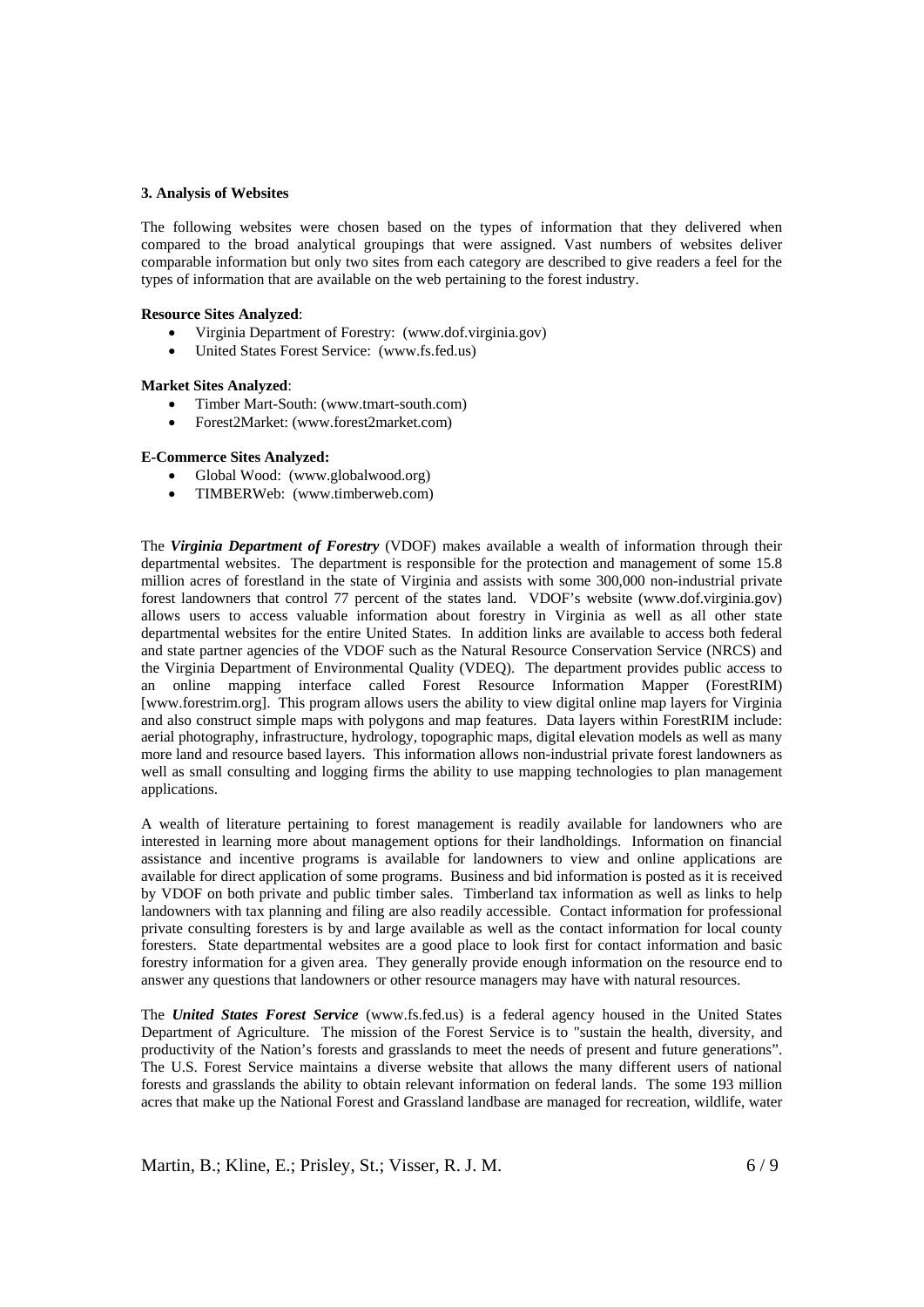quality, grazing, minerals, and timber resources. The agency manages all of its resources in a multiple use-sustained yield philosophy. Volumes of research documents are available to answer almost any forestry or natural resource issue and financial and technical assistance is granted to state and private forestry agencies. The website also offers up to date information on current forestry issues such as disease or insect outbreaks as well as current economic conditions within the forest industry.

*Timber Mart-South*, produced by the Center of Forest Business, Daniel B. Warnell School of Forestry and Natural Resources, University of Georgia, Athens is a quarterly market price survey and report of the major timber products in 11 Southern States. Timber Mart-South's website (www.tmart-south.com) allows viewers to see quarterly Southeastern average stumpage prices in \$/ton. The site also allows viewers to see past quarterly market reports from Timber Mart-South's quarterly market archive. The Timber Mart-South quarterly report (must be purchased through Timber Mart-South) gives a detailed look into current market conditions. The complete report includes logging and load rates, hardwood and softwood stumpage prices, whole tree and fuelwood prices and pine straw prices and markets.

*Forest2Market* is a company that prides itself on helping forest products companies and businesses meet their supply and demand of wood products more efficiently. At this time their website, (www.forest2market.com) is used primarily as a price reporting medium and portal where members of Forest2Market can access up-to- date timber prices. The site also provides links that correspond with local timber markets and current timber prices. One can also find registered forestry service providers by location and an average southwide timber index for pine pulpwood, pine chip-and-saw, pine sawtimber, hardwood pulpwood and hardwood sawtimber. Membership is segmented between landowners, small businesses, regional businesses, and south-wide businesses with different costs representative to the extent of price coverage.

*Global Wood* (www.globalwood.org) is a website devoted to serving the needs of the lumber and wood products industry. The website provides a variety of important information for the forest industry, such as up to date information on current events in the lumber and wood products markets. This site also provides U.S. and Canadian timber prices, international log and sawnwood prices, international plywood and veneer prices, and New Zealand pine log prices. An online timber inquiry service is available for anyone who has questions pertaining to the timber, furniture and wood products sectors. Global Wood also maintains an up to date trade center in which businesses can offer to buy or sell, post their contact information, and post an offer for a particular resource. This service enables buyers and sellers to benefit from efficient transaction capabilities, which results in lower material cost. A products page lists available manufactured and non-manufactured wood products and their representative companies. Global Wood also maintains a multitude of useful links on a variety of subjects within the forest and wood products fields to help better serve and educate businesses and individuals.

*TimberWeb* (www.timberweb.com) asserts that it is one of the leading global business-to-business (B2B) timber and lumber e-markets. This site provides a networking environment for buyers and sellers of timber and lumber. The website is segmented into three distinct sections including: e-trading centre, global timber directory, and an information centre. TimberWeb's e-trading centre is a unique trading platform that enables buyers and sellers to trade publicly as well as conclude deals privately. The global timber directory that TimberWeb maintains is comprised of over 90,000 businesses that advertise their products and services. Lastly the information centre portal keeps members up to date on current news, events, jobs, and other market information. Four types of membership are available for interested parties to access the benefits of the TimberWeb network. Trading membership is designed for members that are buyers or sellers of timber, lumber, roundwood, veneer, logs or other wood products. Logistics membership is specific to industries that are part of the shipping, transport, or movement of wood around the world. Services membership is designed for businesses that provide financial services, machinery, equipment, computer technology, etc to the forest industry. Lastly an associate membership is available for parties such as universities, associations, commerce departments, and other business or educational groups. Nearly all activities on TimberWeb are reserved for members. In order to become a member of

Martin, B.; Kline, E.; Prisley, St.; Visser, R. J. M. 7/9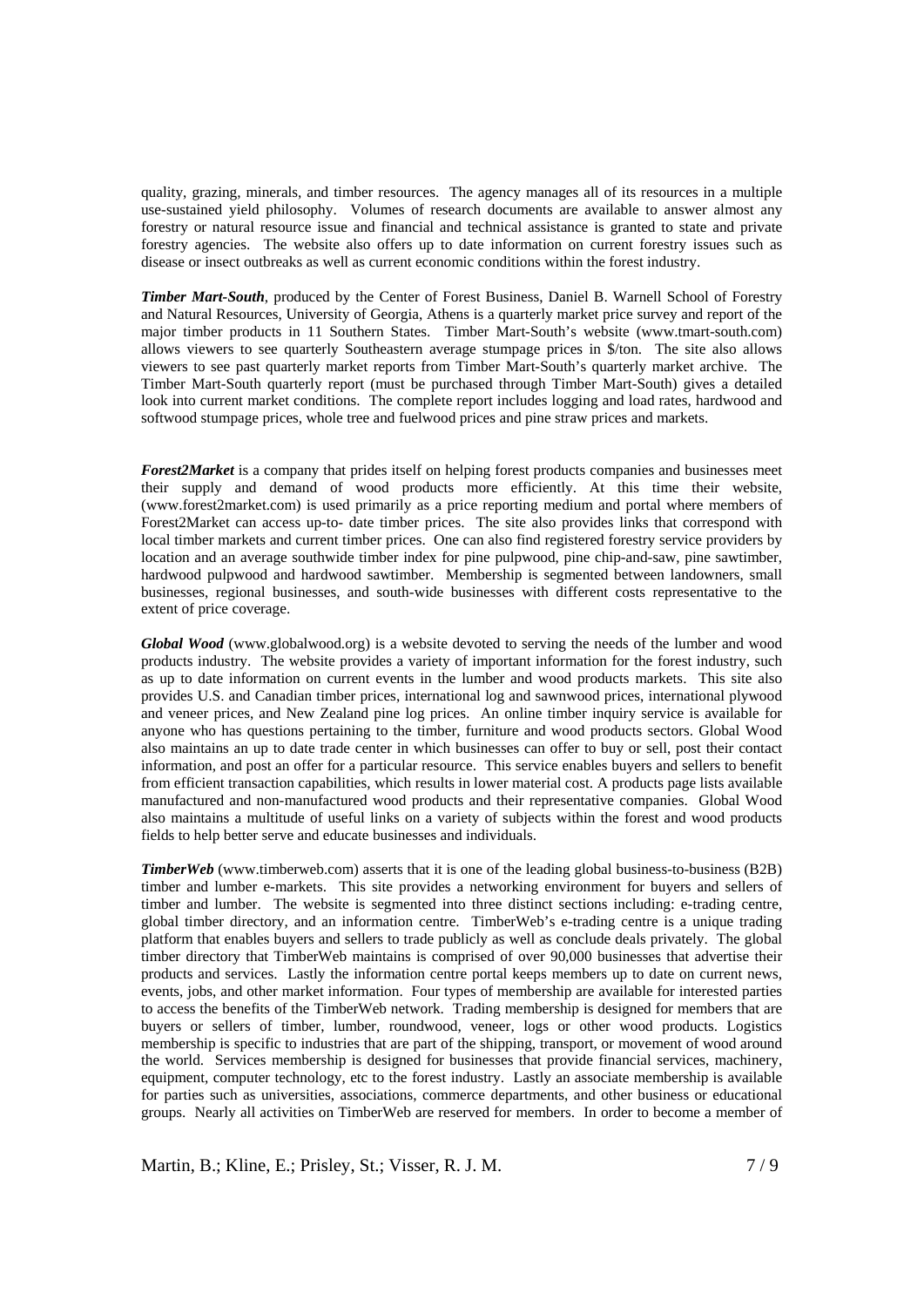TimberWeb and enjoy the benefits offered by this website one must sign-up through TimberWeb's membership portal.

# **4. Conclusion**

The internet enhances information sharing within the forest industry and is used in business applications on a daily basis. The broad outreach of the World Wide Web is allowing forestry consumers and producers the opportunity to "meet" on one global network. This increased information sharing can lead to more well informed consumers and producers that have increased marketing opportunities for their timber products. The speed and efficiency of internet communication and increased marketing potential; allows the forest industry to more closely operate at true supply/demand levels. Two hurdles of information flow on the internet is proprietary information, which is information that limits who can view or know about its contents and anti-trust regulation which aims to protect the economic ideal of consumer welfare by ensuring business must compete for its share of the market economy (BusinessDictionary.com 2007). Companies keep proprietary information if they feel that they can derive economic benefit from not having this information widely known to the general public (Libraries 2007). Current proprietary information would be convenient to have to make the best decisions possible in the forest industry. Antitrust regulation is something that must be closely monitored to ensure that within a system of widely available information that market fixation is not allowed. Readily available information sources are critical components of efficient business operations and the future of business networks. The future of all successful businesses is likely to take the shape of a customer centered supply chain. "This new and innovative supply chain will incorporate the extended supply chain, working together to provide a common product and service to the marketplace that the customer desires and is willing to pay for. This multicompany group makes use of shared resources (people, processes, technology, and performance measurements) to achieve operating synergy" (Kuglin 1998). The Internet will continue to provide a way for business transactions to perpetuate efficient and timely use of our forest resources.

# **Literature Cited**

Bumgardner, M., U. Buehlmann, A. Schuler, and R. Christianson. 2004. Domestic competitiveness in secondary wood industries. Forest Prod J. 54(10):21-28.

BusinessDictionary.com. 2007. BusinessDictionary.com.

Center for Forest Business, W.S.o.F.a.N.R., University of Georgia, Athens, GA 30602-2152. 2006. Timber Mart-South. The Journal of Southern Timber Market News Vol. 11 No. 1(1st. Quarter 2006).

Forest2Market. 2007. www.forest2market.com.

Global Wood. 2007. www.globalwood.org.

Kuglin, F.A. 1998. Customer-centered supply chain management: a link-by-link guide. AMACOM, American Management Association, New York.

Libraries, U.o.T. 2007. Proprietary Information and Competitive Intelligence.

TIMBERWeb. 2007. www.timberweb.com.

United States Forest Service. 2007. www.fs.fed.us.

Martin, B.; Kline, E.; Prisley, St.; Visser, R. J. M.  $8/9$